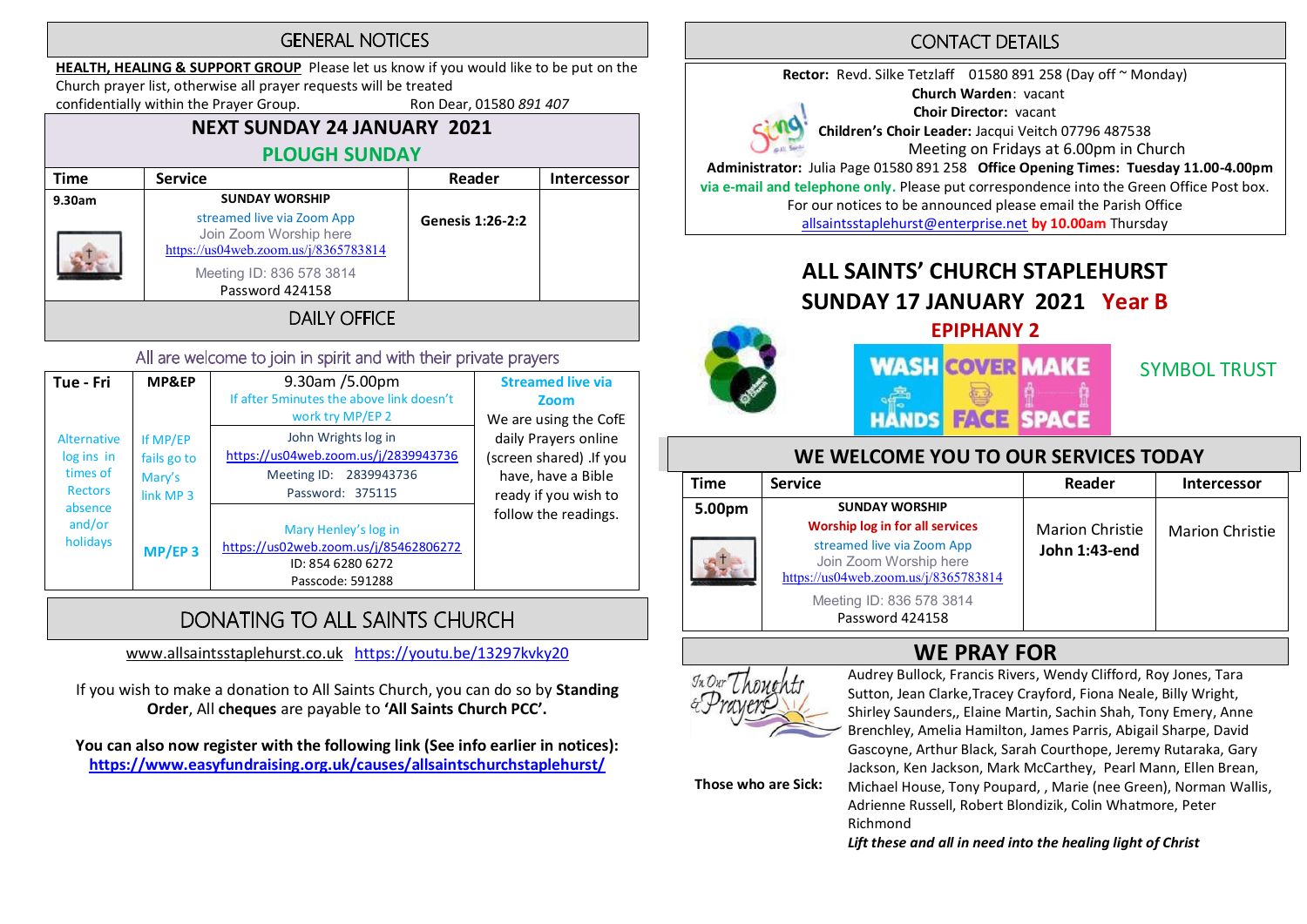#### Those who have died:

| <b>Home Communion:</b>    |      | Ron Dear, Dorothy Hegarty, Valerie Simpson, Jane Scarff AB/ST |          |         |          |          |
|---------------------------|------|---------------------------------------------------------------|----------|---------|----------|----------|
|                           |      | Barbara Chrimes.                                              |          |         |          |          |
| Abbotsleigh:              |      | HC 1 Wed/month 11.00am for inform. speak to                   |          |         |          | ST/MT    |
| <b>Staplehurst Manor:</b> |      | HC 2/4 Wed/month 11.30am for inform. speak to                 |          |         |          | MH/ST    |
| <b>Iden Manor:</b>        |      | HC 2 Tue/month 3.45pm for inform. speak to                    |          |         |          | MT/ST    |
| ~Weekly Study Bible       |      | Bib.Stu. Mo/weekly 11.00am for inform. speak to               |          |         |          | MT/CH    |
| <b>Sobell Lodge:</b>      |      | Cof.Mo 1 Fri/month 10.30am                                    |          |         | speak to | SK/ST    |
| Larchmere                 |      | HC Delphine Wass,                                             |          |         | speak to | ST/MT/MH |
| <b>Maidstone Home</b>     |      | Des Liddecoat (Cedardale Residential, Queen Road, Maidstone,  |          |         |          |          |
|                           |      | ME16 0HX, 01622 752117)<br>LF                                 |          |         |          |          |
| <b>Baptisms:</b>          |      | <b>Frankie Dorkings</b>                                       | Sun 2021 | 12.00pm |          | (ST)     |
|                           |      | Charles Nolan                                                 | Sun Tbc. | 12.00pm |          | (ST)     |
|                           |      | Jacques Nolan                                                 | Sun Tbc. | 12.00pm |          | (ST)     |
|                           |      | Danny Harris                                                  | Sun Tbc. | 12.00pm | (MT)     |          |
|                           |      | Esther Harris                                                 | Sun Tbc. | 12.00pm | (MT)     |          |
| <b>Weddings:</b>          |      |                                                               |          |         |          |          |
| April                     | 2021 | Simon COLE & Fenella WOOD                                     |          |         | (ST)     |          |
| 10 July                   | 2021 | Joshua WITHAM & Jessica DUNN                                  |          |         | (ST)     |          |
| 14 Aug                    | 2021 | Catherine COALES & Marco VINAGRE                              |          |         | (ST)     |          |
| 25 Sep                    | 2021 |                                                               |          |         |          |          |

# **DATES FOR YOUR DIARY**

|                 |    | <b>JANUARY 2021</b> | <b>HAPPY NEW YEAR</b>        |       |
|-----------------|----|---------------------|------------------------------|-------|
| Date            |    | <b>Time</b>         | What                         | Where |
| Tue             |    | 9.30am              | <b>MP</b>                    | Zoom  |
| To Fri          |    | 5.00pm              | EP                           | Zoom  |
| Tue             | 26 | 7.30pm              | <b>CHURCHWARDEN ELECTION</b> | Zoom  |
| <b>Thu</b>      | 28 | 7.30pm              | <b>PCC MEETING</b>           | Zoom  |
| <b>FEBRUARY</b> |    |                     |                              |       |
|                 |    |                     | <b>LENT</b>                  |       |
| Ash             | 17 | 9.30am              | <b>ASH WEDNESDAY SERVICE</b> | Zoom  |
| <b>Wed</b>      |    | 5.00pm              | <b>ASH WEDNESDAY SERVICE</b> | Zoom  |

#### CHURCHWARDEN ELECTION

#### Dear All,

At our APCM we did not have a candidate standing for Churchwarden. Recently Angie Lucas has been nominated .Angie has been deputy warden for a couple of years and even longer PCC Secretary. Bishop Rose has given permission to hold the meeting in January and via Zoom due to the pandemic.

The election will take place in a 'Meeting of Parishioners' via our normal Worship Zoom link. I hope you will be able to join. Many Thanks, Silke



#### ALL SAINTS CHURCH IN THE PARISH OF STAPI FHURST

#### is holding a 'Meeting of Parishioners'

(it used to be called a 'vestry meeting')

on

#### Tuesday 26 January 2021 at 7.30pm over Zoom

for the purpose

of

#### ELECTION OF A CHURCHWARDEN

Log in details are on All Saints Church Staplehurst Website

Only people with Face and name ID will be admitted to the meeting, but it is a meeting open to all living in Staplehurst.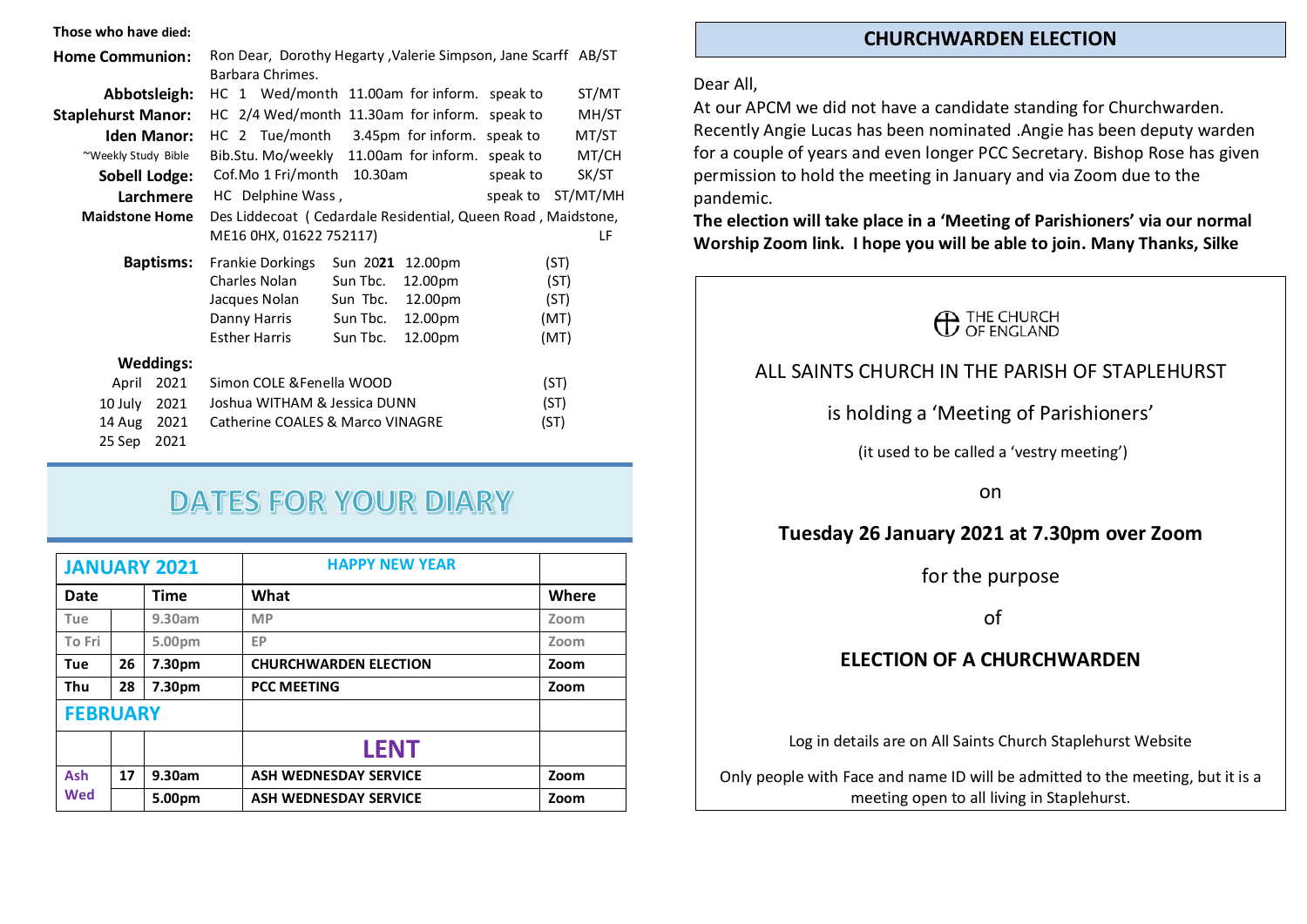#### SUNDAY WORSHIP

#### CHURCHES TOGETHER

#### Jesus Calls Philip and Nathanael JOHN 1:43-END

<sup>43</sup> The next day Jesus decided to leave for Galilee. Finding Philip, he said to him, "Follow me."

<sup>44</sup> Philip, like Andrew and Peter, was from the town of Bethsaida. <sup>45</sup> Philip found Nathanael and told him, "We have found the one Moses wrote about in the Law, and about whom the prophets also wrote—Jesus of Nazareth, the son of Joseph."

<sup>46</sup> "Nazareth! Can anything good come from there?" Nathanael asked.

"Come and see," said Philip.

<sup>47</sup>When Jesus saw Nathanael approaching, he said of him, "Here truly is an Israelite in whom there is no deceit."

<sup>48</sup> "How do you know me?" Nathanael asked.

Jesus answered, "I saw you while you were still under the fig tree before Philip called you."

<sup>49</sup> Then Nathanael declared, "Rabbi, you are the Son of God; you are the king of Israel."

 $50$  Jesus said. "You believe<sup>[a]</sup> because I told you I saw you under the fig tree. You will see greater things than that." <sup>51</sup> He then added, "Very truly I tell you,  $[$ b] you $[$ c] will see 'heaven open, and the angels of God ascending and descending on'<sup>[d]</sup> the Son of Man."

#### STAPLEHURST FREE CHURCH

will be hosting a free Alpha course online



### THURSDAY 21 JANUARY, 8PM ~ZOOM

Clive Jones is running the course. The format will be via zoom but they are using Alpha videos for the "talk" bit.

If you are interested please contact Maggie Martin Tel: 01580 893993; Email: churchadmin@staplehurstfreechurch.org.uk

#### FROM CHURCHES TOGETHER IN ENGLAND (CTE),

#### ECUMENICAL CALL FOR SUSTAINED PRAYER RECOGNISING THAT PRAYER HAS BEEN ONGOING.

We (CTE) are very aware that all our Churches will have been praying for those who work in the NHS throughout this situation, and many have been providing resources for churches and individuals to do so. We are also aware of various different calls to prayer and of days of prayer which are being organised by different groups. However, there was a feeling this morning that this is a key period in which we are being called to pray in a sustained way. We are therefore commending to your attention the suggestion of the Baptist Union of Great Britain that we focus our prayer on five key areas:

- $\triangleright$  Pray for all the NHS staff for their own safety, energy and peace in dealing with each and every patient.
- $\triangleright$  Pray for those in hospital leadership, for wisdom and for good decisions to give the best outcomes for patients.
- $\triangleright$  Pray for patients; for healing, for peace and ultimately to fight this disease and get home and pray for their relatives who feel helpless.
- $\triangleright$  Pray for the vaccine, that it will and is working against this latest strain of Covid-19.
- $\triangleright$  Pray for a reprieve and an end to Covid-19.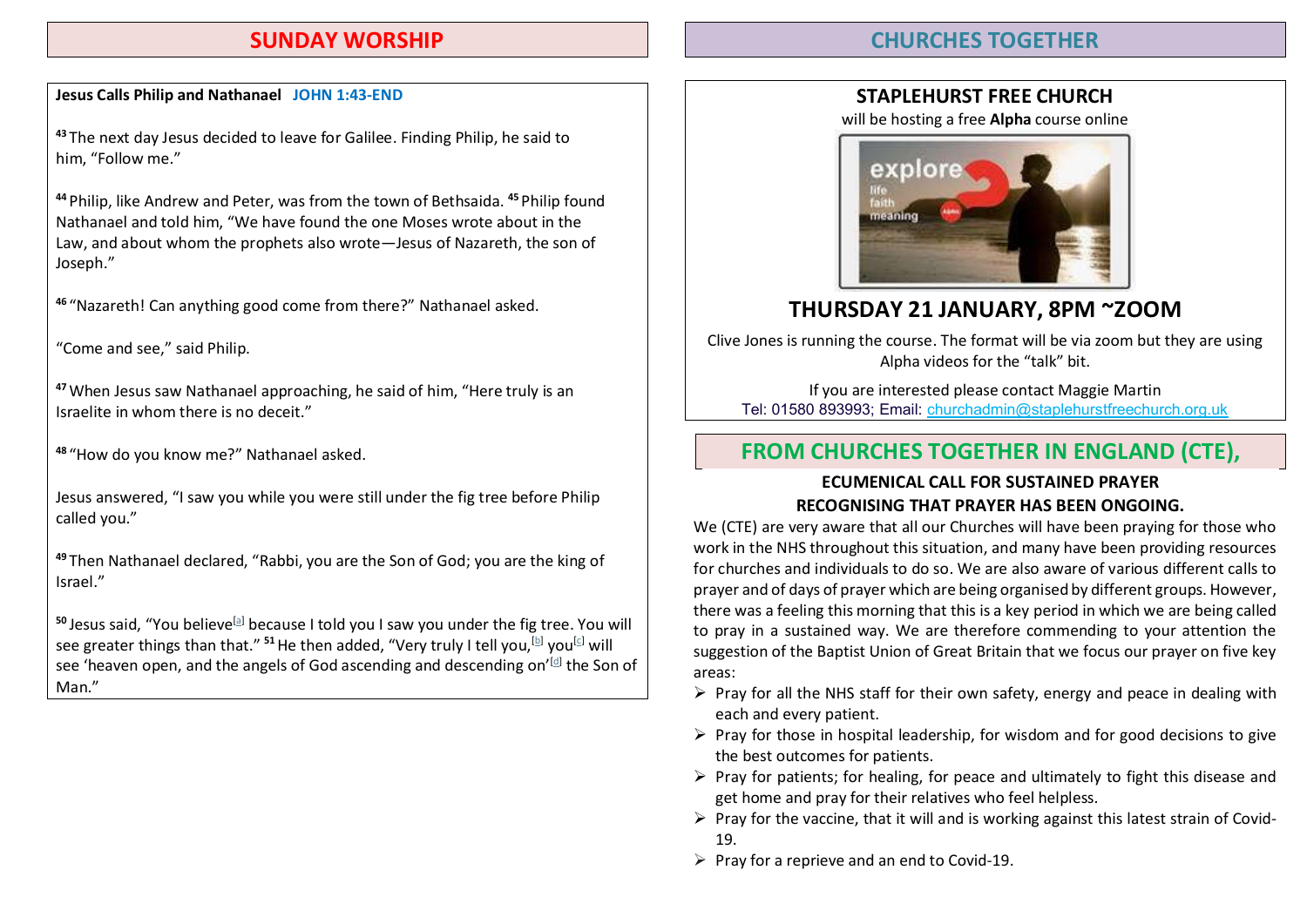#### THE RECTORY STALL

#### All in Aid of All Saints Church. ALL PRODUCTS OFFERED ARE EITHER NEW OR IN LIKE NEW CONDITION AND FULLY FUNCTIONAL & QUARENTINED

I am doing a delivery service. Just let me know what you would like and I put together a box with the items. In terms of books, you let me know what you would like to read and I deliver a box of 20 books (£0.50 each) and you take what you would like to read and I pick up the rest. The books I have been given are like new. There is no pressure to buy until you have seen the items and have decided. Once you finished looking at everything let me know when to pick the box up again. You leave the box outside your house and I take it away. Have a look at the website. If you are after anything specific, please ask. I still have items not listed yet.



Stylish Signed Sarah Coventry Pendant Necklace circa 1960s - 1970s

A beautiful Sarah Coventry Necklace.

#### THE RECTORY STALL

#### Kitchen scales (like new) £2 each Etched glass vase (10inch) £4



#### Bath mat (brand new) £2



Wooden toy snake (new)







## IPad mini cover with keyboard £5